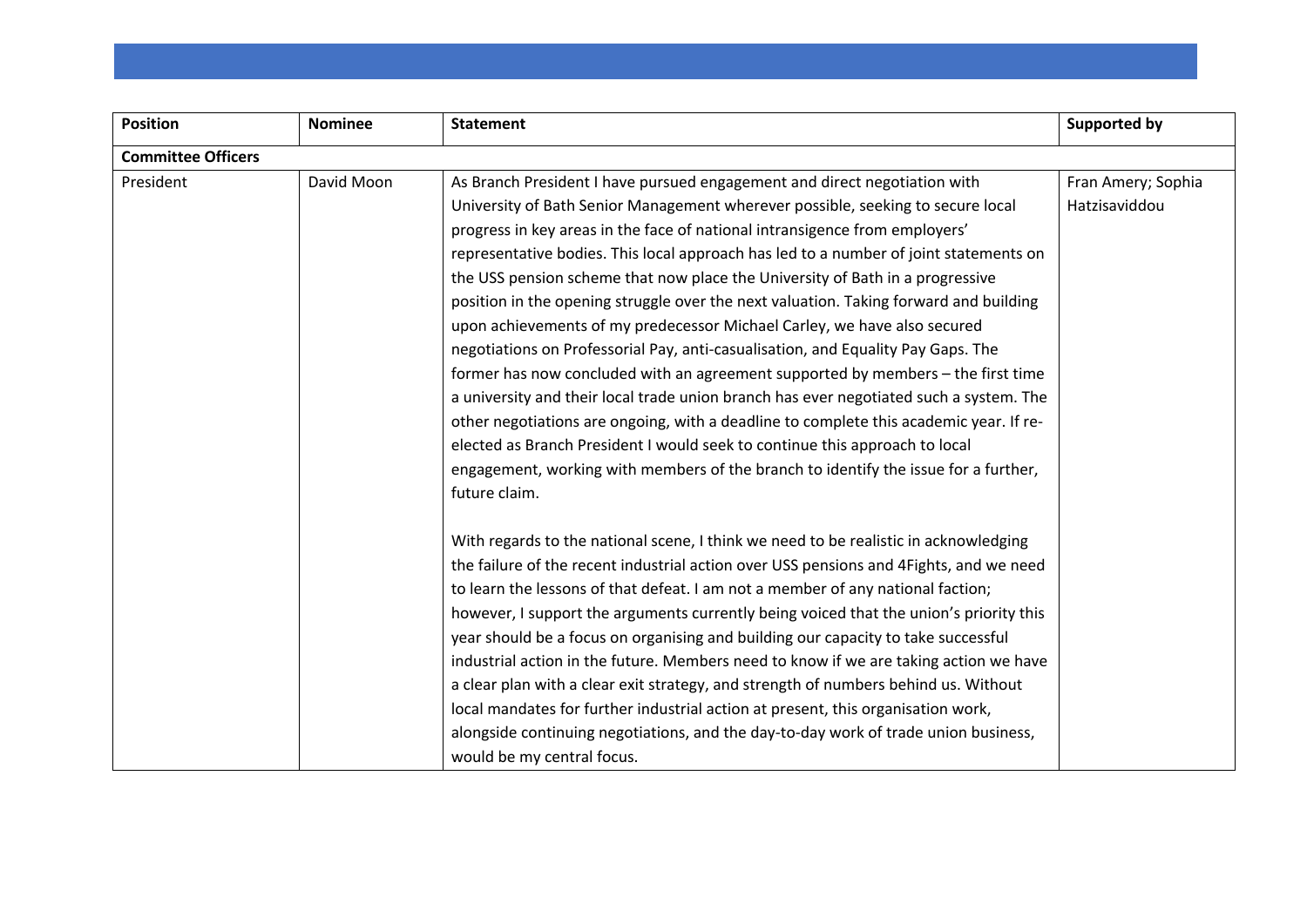| Vice-President              | Fran Amery            | As branch Vice-President I have played a role in negotiations with the University on        | Galadriel Ravelli, David |
|-----------------------------|-----------------------|---------------------------------------------------------------------------------------------|--------------------------|
|                             |                       | professorial pay, anti-casualisation and equality pay gaps, the latter two of which are     | Moon                     |
|                             |                       | ongoing. I am seeking re-election as Vice-President in order to continue in these           |                          |
|                             |                       | negotiations, and to work with the branch committee in our campaign to build the            |                          |
|                             |                       | union locally. I have also trained as a union equality rep, and equality is at the heart of |                          |
|                             |                       | what I bring to campaigns and negotiations at the University.                               |                          |
| Secretary                   | no nominee            |                                                                                             |                          |
| <b>Treasurer</b>            | Tim Barrett           |                                                                                             | David Moon; Sabina       |
|                             |                       |                                                                                             | Gheduzzi                 |
| <b>Membership Secretary</b> | Kate Ehrig-Page       | Hello! My name is Kate Ehrig-Page and I am a Research Data Librarian. I have a              | Ben Ralph; Steve         |
|                             |                       | background in record keeping and with this administrative/organisational                    | Alston                   |
|                             |                       | employment background, I would like to lend support to the union and individuals            |                          |
|                             |                       | served by it through standing for Membership Secretary.                                     |                          |
|                             |                       | I have been a member of UCU for one year, co-opted rep for just under a year and I've       |                          |
|                             |                       | recently completed the UCU Rep 1 course. I am proud to be a trade unionist and              |                          |
|                             |                       | would consider it a privilege to represent colleagues at the University of Bath.            |                          |
|                             |                       | I would appreciate your vote. Thank you.                                                    |                          |
| <b>Recruitment Officer</b>  | Ben Ralph             | I am standing again for Recruitment Officer to help ensure that, after an intense year      | David Moon; Sabina       |
|                             |                       | of strike action, we are in a stronger position than ever to achieve local wins through     | Gheduzzi                 |
|                             |                       | negotiation and show a united and committed front when national action is called. To        |                          |
|                             |                       | build this strength, we need to convince our colleagues that the only way they we           |                          |
|                             |                       | truly exert control over our working conditions is through collective action and            |                          |
|                             |                       | struggle, and in doing so not only get them to join the UCU, but to become involved         |                          |
|                             |                       | and active trade unionists                                                                  |                          |
| H&S Officer                 | <b>Michael Carley</b> |                                                                                             | David Moon; Sabina       |
|                             |                       |                                                                                             | Gheduzzi                 |
| <b>Equality Officer</b>     | no nominee            |                                                                                             |                          |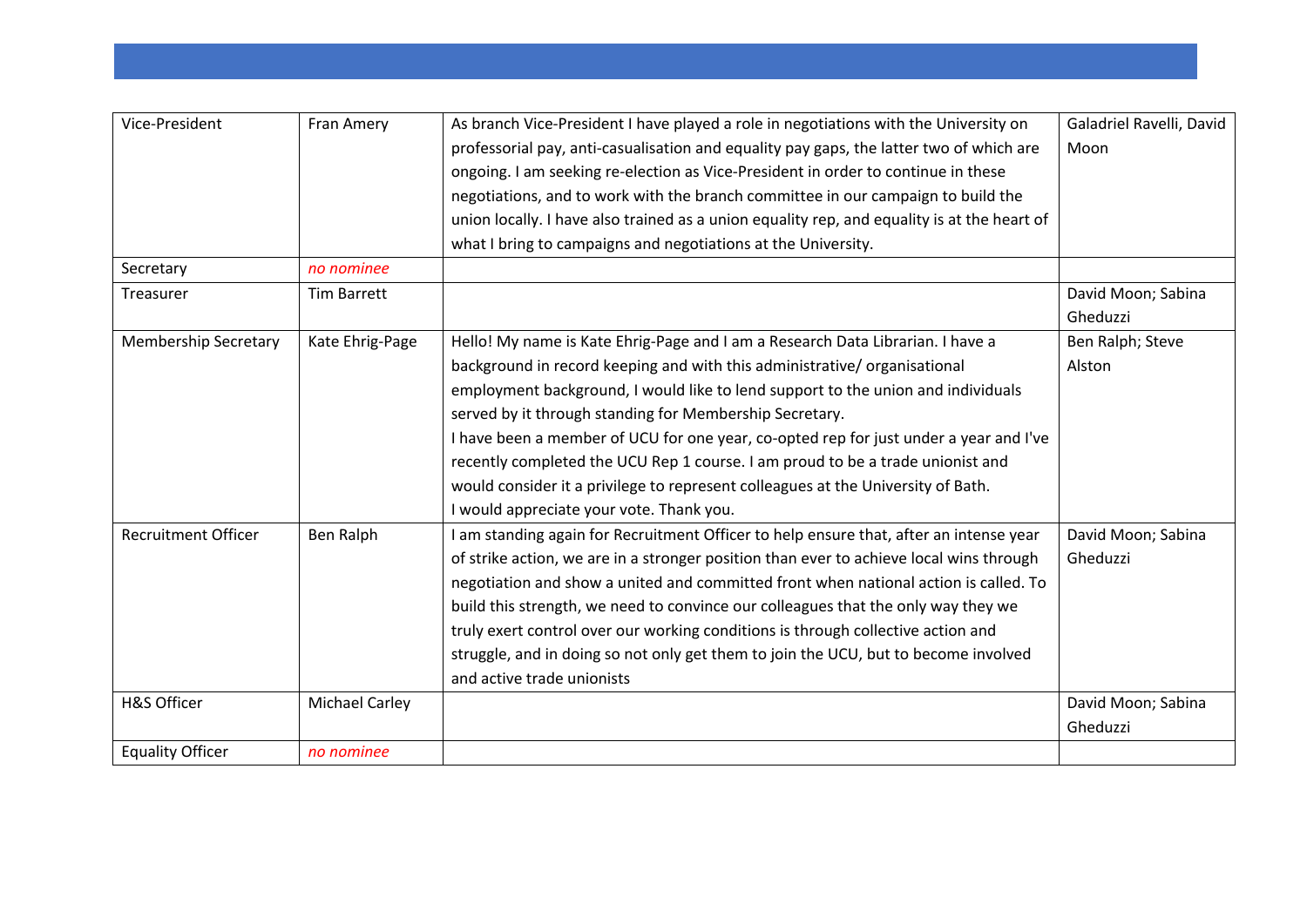| Anti-casualisation      | Alejandro De       | This is to formally express my interest in standing for anti-casualisation officer for the     | Ben Radley; Galadriel |
|-------------------------|--------------------|------------------------------------------------------------------------------------------------|-----------------------|
| Officer                 | Coss-Corso         | upcoming year. We will be entering a crucial moment of negotiation in the upcoming             | Ravelli               |
|                         |                    | weeks, as the University's management has indicated willingness to open the                    |                       |
|                         |                    | discussions they withheld as we negotiated Professorial Pay. As I have been engaging           |                       |
|                         |                    | with these issues for the past year, aided by more experienced members of the                  |                       |
|                         |                    | committee, I believe that I am in a good position to continue this work going forward.         |                       |
|                         |                    | We're particularly interested in securing a clear commitment from management to                |                       |
|                         |                    | provide clarity on how specific policies to end casualisation will be implemented,             |                       |
|                         |                    | including timelines and procedures, and we believe we're in a position to achieve a            |                       |
|                         |                    | local win. It's for these reasons that I'd like to stand again for anti-casualisation          |                       |
|                         |                    | officer.                                                                                       |                       |
| <b>Pensions Officer</b> | James Davenport    | Pensions are always complex, as they involve forecasting, both for global economic             | David Moon; Tim       |
|                         |                    | trends and one's own longevity. One of the great advantages of a defined benefit               | <b>Barrett</b>        |
|                         |                    | scheme is that the longevity risk is transferred to the scheme, and actuaries exist in         |                       |
|                         |                    | order to forecast this risk. The other challenge is forward economic forecasting, and          |                       |
|                         |                    | here there is a variety of, generally unhelpful for an open and growing scheme like            |                       |
|                         |                    | USS, regulations here, which it seems as if the employers are manipulating to their            |                       |
|                         |                    | benefit. The tasks of the pensions officer are                                                 |                       |
|                         |                    | A. Assisting individual members (always bearing in mind that we are not financial<br>advisors) |                       |
|                         |                    | B. Participating in the local pensions forum with the other unions and university              |                       |
|                         |                    | management (and we are grateful to the current VC for creating this)                           |                       |
|                         |                    | C. Participating in the national specialist group and feeding points back from that as         |                       |
|                         |                    | appropriate, to the committee, our representative delegates, or to members.                    |                       |
| Casework Co-ordinator   | <b>Tim Barrett</b> |                                                                                                | David Moon; Sabina    |
|                         |                    |                                                                                                | Gheduzzi              |
| Green/Environment       | Sophia             |                                                                                                | David Moon; Sabina    |
| Rep.                    | Hatzisavvidou      |                                                                                                | Gheduzzi              |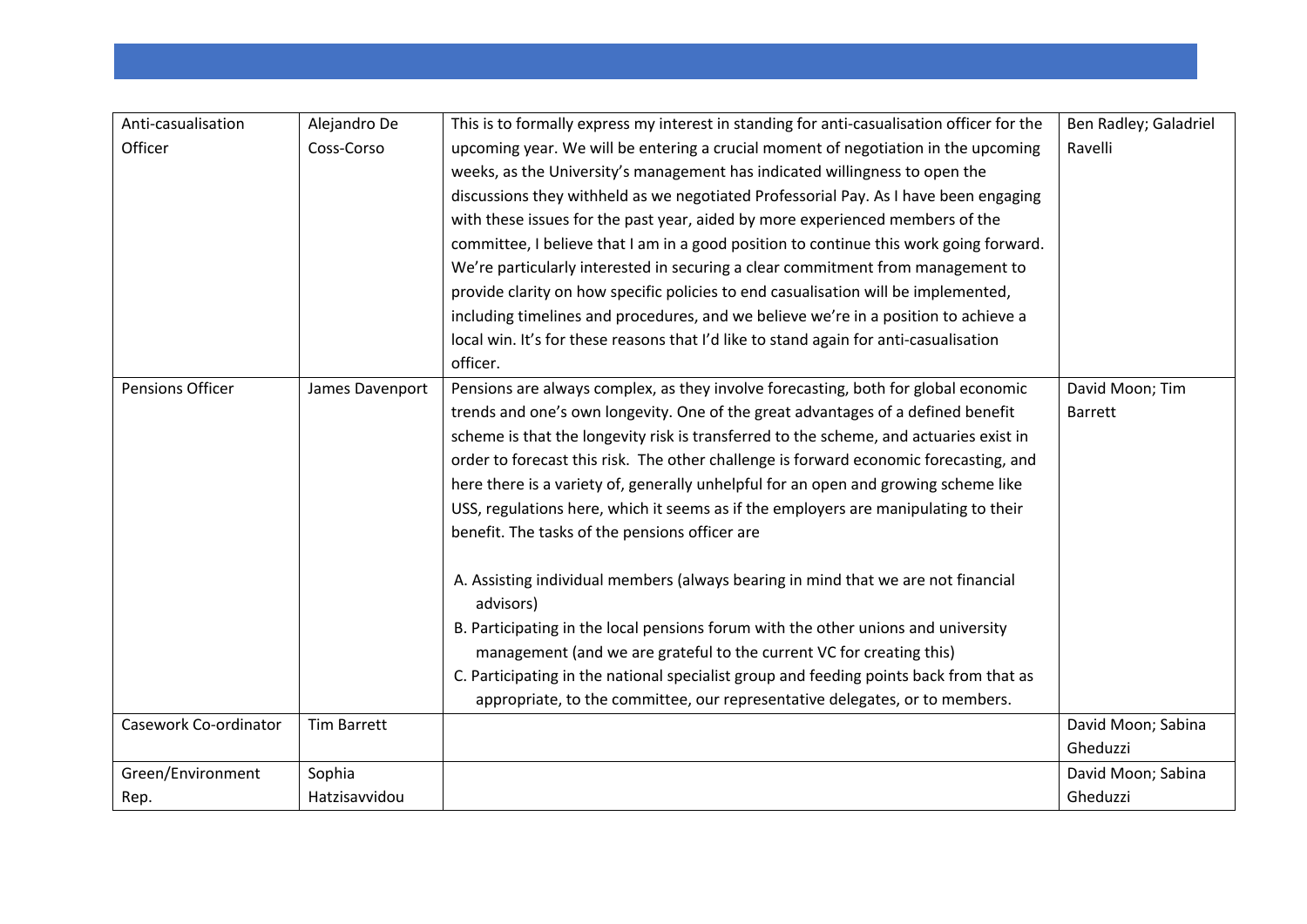| <b>Members Reps on Committee</b> |                   |                                                                                           |                   |
|----------------------------------|-------------------|-------------------------------------------------------------------------------------------|-------------------|
| Women & Non-Binary               | no nominee        |                                                                                           |                   |
| <b>Members</b>                   |                   |                                                                                           |                   |
| <b>BME Members</b>               | no nominee        |                                                                                           |                   |
| LGBTQ+ Members                   | no nominee        |                                                                                           |                   |
| <b>Disabled Members</b>          | no nominee        |                                                                                           |                   |
| <b>International Members</b>     | Galadriel Ravelli | I would like to continue serving in the role of International Rep. Over the past three    | David Moon; Fran  |
|                                  |                   | years, I have been actively involved in the UCU Committee's work, and I have done         | Amery             |
|                                  |                   | specific UCU training to improve my performance. I would be thus happy to continue        |                   |
|                                  |                   | representing our international members within the Committee.                              |                   |
| Postgraduate Members             | Kayleigh Charlton | I am interested in taking on the role of the UCU PGR rep at Bath. I believe there is      | Fran Amery; David |
|                                  |                   | potential to build a bigger, stronger network among post-grads which is crucial for       | Moon              |
|                                  |                   | future ballots. After spending time getting to know more about UCU and the role as        |                   |
|                                  |                   | the PGR, I think there is a great opportunity to make a big difference here. Peers often  |                   |
|                                  |                   | come to me asking for clarity about their rights at work, or for more information         |                   |
|                                  |                   | about industrial action - formalising my role as a rep would hopefully allow for more     |                   |
|                                  |                   | of these conversations to take place, with more students knowing who they can turn        |                   |
|                                  |                   | to.                                                                                       |                   |
| Academic-Related &               | Sarah Parry       | I am a member of what the UCU calls academic-related and professional services            | Fran Amery; James |
| <b>Professional Services</b>     |                   | (ARPS) staff, a large group working in a lot of different roles across the university. We | Davenport         |
| (ARPS)                           |                   | work closely with and share the same interests as our academic colleagues and face        |                   |
|                                  |                   | many of the same challenges. However, there is a widespread lack of recognition of        |                   |
|                                  |                   | our role within higher education and possibly within the union. I am standing for         |                   |
|                                  |                   | election as ARPS rep to recruit and organise academic related and professional            |                   |
|                                  |                   | services staff to strengthen our branch and ensure our contributions are recognised,      |                   |
|                                  |                   | acknowledged, and valued.                                                                 |                   |
| Postdoc [Academic                | no nominee        |                                                                                           |                   |
| Research Staff]                  |                   |                                                                                           |                   |